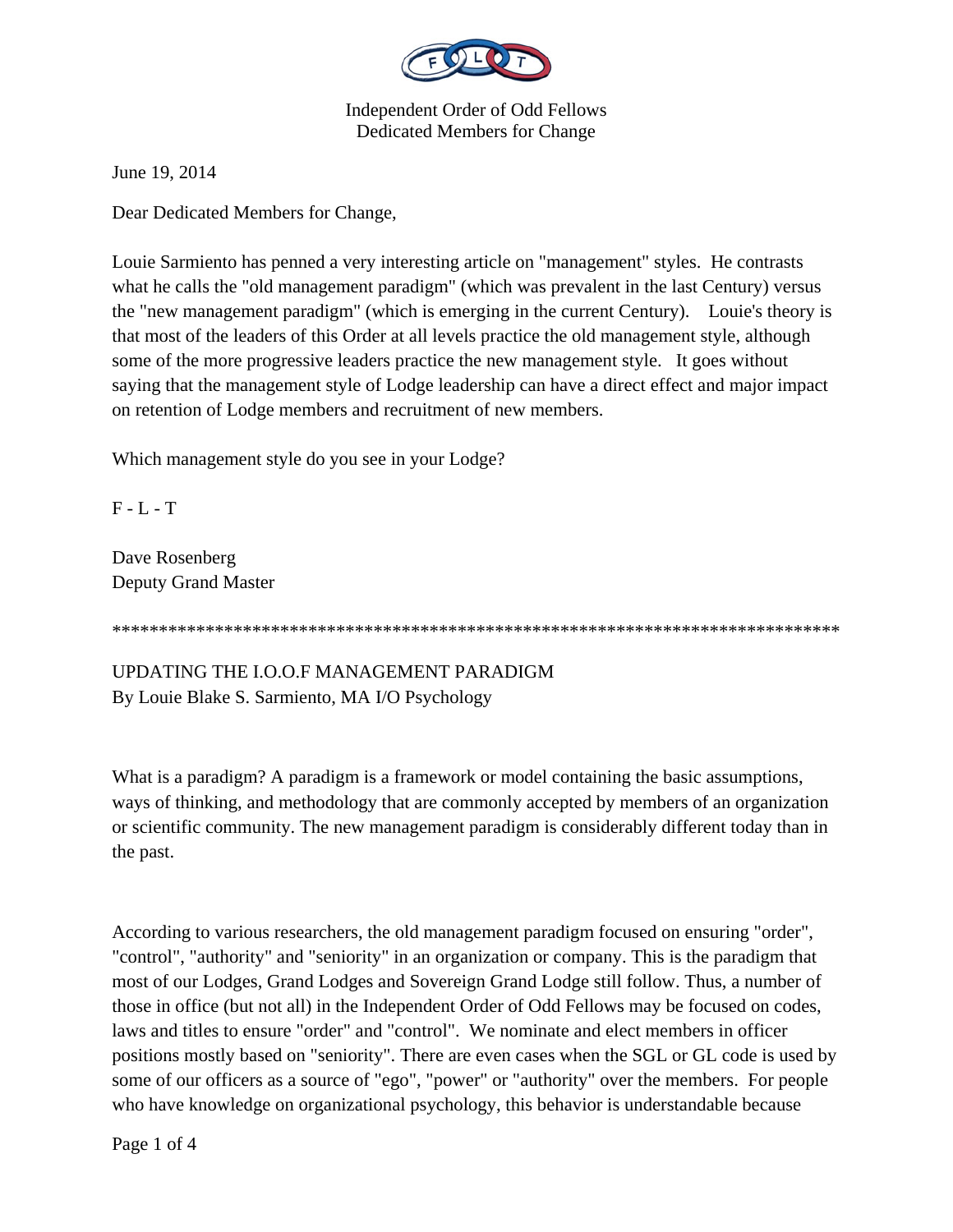

many of these senior officers grew up at a time when this old management paradigm was common and acceptable. This old management paradigm, however, is already obsolete in this era.

Today, some members - particularly new ones - can easily be turned-off if they encounter officers following this old management paradigm. This results to lower organizational commitment by members of an organization. Hence, it also results to low organizational effectiveness and leads to the organization not reaching its highest potential. In the case of the Independent Order of Odd Fellows, this results to younger or newer members no longer attending Lodge meetings or quitting our Order (membership decline, low membership retention, etc).

Nowadays, the new management paradigm is focused on creating change, initiating strategies, empowering people, and launching processes. According to management and leadership experts, the task of leaders today is to influence and encourage, not force, others to attain organizational goals. In other words, the new management places a premium on leadership - people admire and follow leaders who deviate from traditional bureaucracy - those leaderswho give more importance to people over procedures, codes, protocols and titles. Those leaders who do not think that they are the boss but rather act as servants of the people. People today want people who do not use their title or position as a source of power or authority over others.

Take for example the new Pope Francis of the Roman Catholic Church. Last November 26, 2013, the Pope called for big changes in the Roman Catholic Church - including at the very top saying the church needs to rethink rules and customs that are no longer widely understood or effective for evangelizing. During the Pope's address he said:

 "I prefer a Church which is bruised, hurting and dirty because it has been out on the streets, rather than a Church which is unhealthy from being confined and from clinging to its own security; I do not want a Church concerned with being at the center and then ends by being caught up in a web of obsessions and procedures".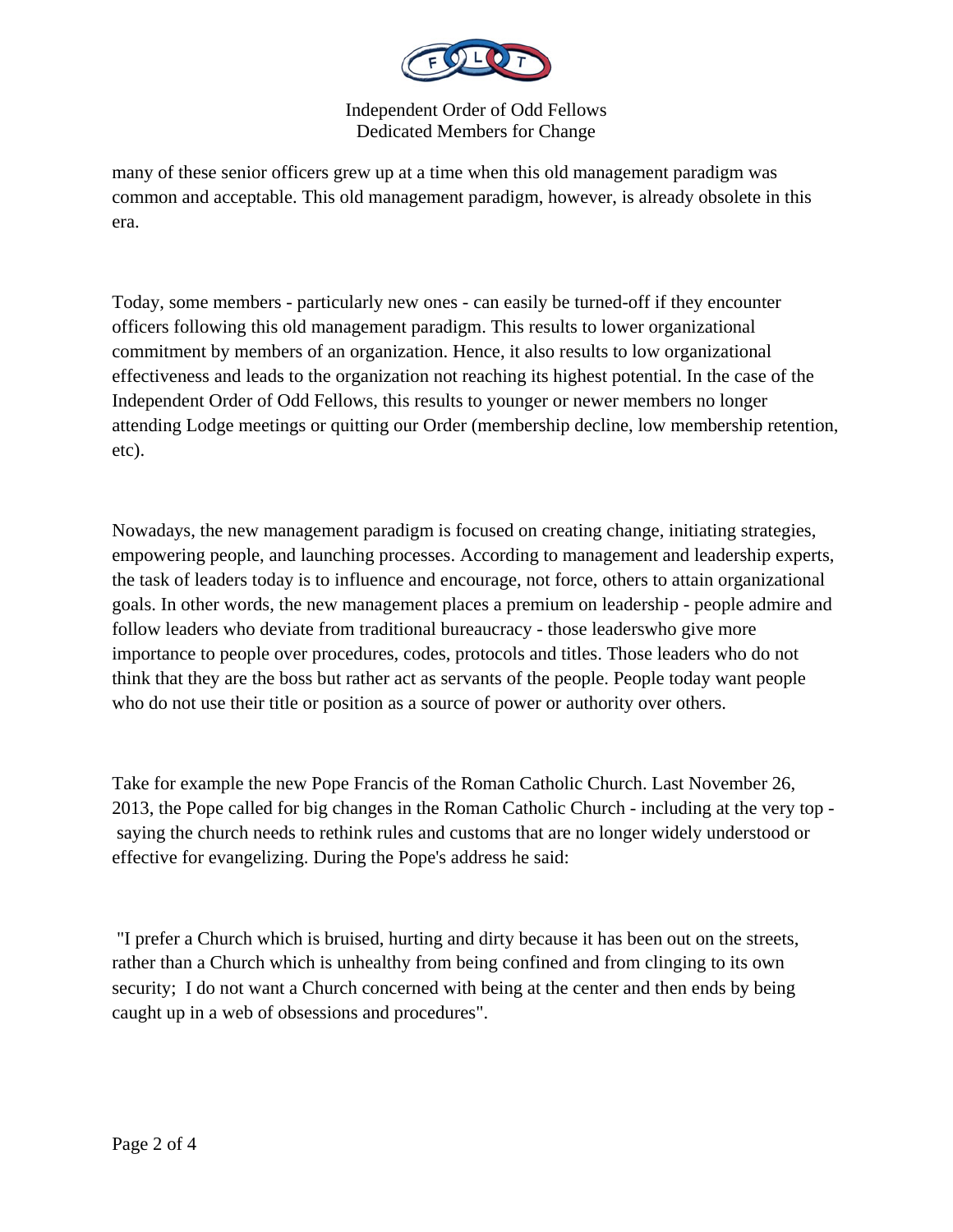

How does this relate to the Independent Order of Odd Fellows? As officers of our Lodges, Grand Lodges and the Sovereign Grand Lodge: let us also check and update our old management paradigm because how we manage and lead our members years ago may not be as effective as how we can manage and lead our members today. A key element in the emerging paradigm is the radical change in the relationship between the officers and members. Some have called this paradigm open-book management.

Open-book management eliminates the "us-versus-them" relationship between officers and members by turning members into participants in the management of the organization.

Another element is empowerment. In many cases, empowerment means "power-sharing" but can also refer to management or leadership efforts to help members develop a sense of power. Some of our leaders fear empowerment because they think it is synonymous with loss of authority. This is false. Effective empowerment is synonymous with the concept of "managed participation", which calls for our senior officers to teach, coach, and counsel employees to take active roles in decision-making and in the Lodge projects. Empowerment means delegating authority to members. It allows the membership to feel that they are important in the organization because you allow them to take active part and you allow them to feel that their ideas and efforts are being heard and recognized.

The next element is communication. No matter what company or organization you belong, what your title is or what work you do, if you work with people, effective communication is an important part in attaining success. Officers of a Lodge, a Grand Lodge or the Sovereign Grand Lodge who can't communicate effectively can't really lead. Communication may be practiced by the Lodge, Grand Lodge or Sovereign Grand Lodge by having regular open forums, suggestion boxes or comment cards during sessions, a focus group discussion or retreats about the issues or conducting member-needs surveys to know what needs to be improved in our Order.

Another element is goal-setting. A good leader sets goals and inspires members to attain them. Goals help a Lodge, Grand Lodge or the Sovereign Grand Lodge stay focused and keeps the organization on track. Officers should have a clear idea at all times of what they are trying to accomplish. Those officers who do so are more likely to accomplish their objectives than those who do not. Effective goals should be clear and specific, be measurable, be verifiable, and have